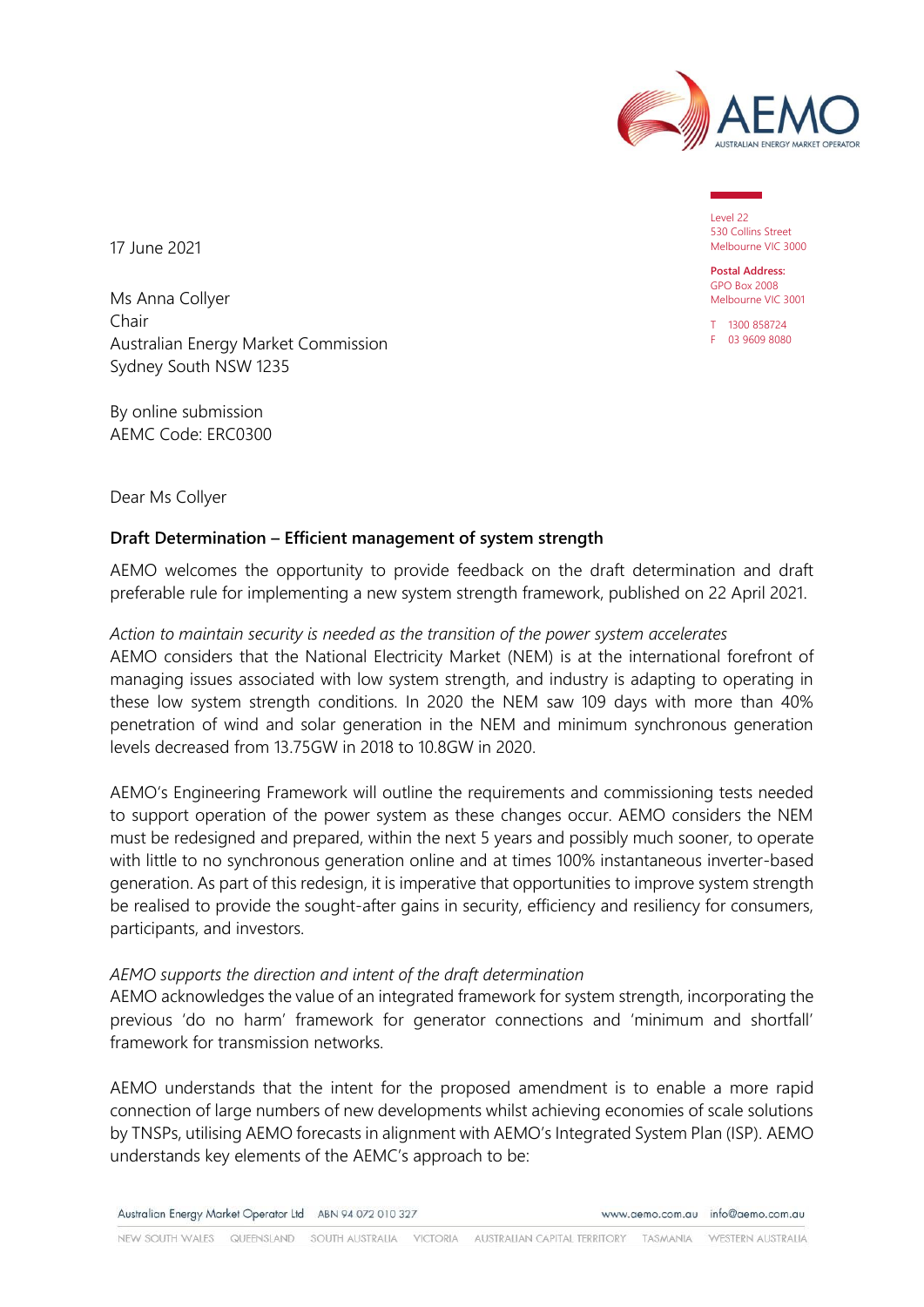

- provide a proactive framework so necessary services are available at scale, in a timely manner;
- address coordination concerns about the existing 'do no harm' framework for generator connections;
- transfer responsibilities for provision of system strength services to Transmission Network Service Providers (TNSPs) by making system strength a prescribed transmission service; and
- encourage generators to connect in locations where system strength is well supplied by the TNSP.

AEMO agrees with the AEMC that effective economies of scale can be realised through carefully planned infrastructure strategies to support large scale clusters of inverter-based resource (IBR) and renewable energy zones (REZ) as defined by the ISP. AEMO welcomes the roles of independent forecasting and setting the planning standard aligned with its ISP.

### *AEMO has identified some potential enhancements of the draft determination*

To capture the identified efficiencies and economies of scale, AEMO has identified three potential enhancement and clarification areas for the draft determination.

Firstly, AEMO notes that to be effective in realising timely and efficient infrastructure and services to support new connections, it is crucial that the associated regulatory framework be able to deliver timely decision-making. AEMO considers that the current regulatory regime remains lengthy and can result in delays and risks to TNSPs that will likely make it difficult for them to invest in a manner to keep pace with the developments in the system. AEMO recommends the final determination consider a streamlined regulatory approval process for the prescribed transmission services, including explicit consideration of how best to ensure transparent, timely and flexible arrangements to facilitate non-network options including grid-forming inverter services and synchronous generation dispatch.

Secondly, AEMO supports the options the ESB is considering for operational procurement, namely the Unit Commitment for Security (UCS) and System Security Mechanism (SSM), and looks forward to continuing to work with the AEMC on those associated potential amendments.

Finally, AEMO recommends explicit joint planning arrangements to allow learning-by-doing, reflect system needs over time, and support an orderly energy transition. Joint planning arrangements should be used from start to finish to ensure that solutions match projected network requirements as well as operational needs. For this reason, AEMO recommends that the joint planning provisions for the amended framework be explicit and include provision of data and models to AEMO.

The attachments to this letter provide further details and a high-level indication of AEMO's intended approach for applying the new framework.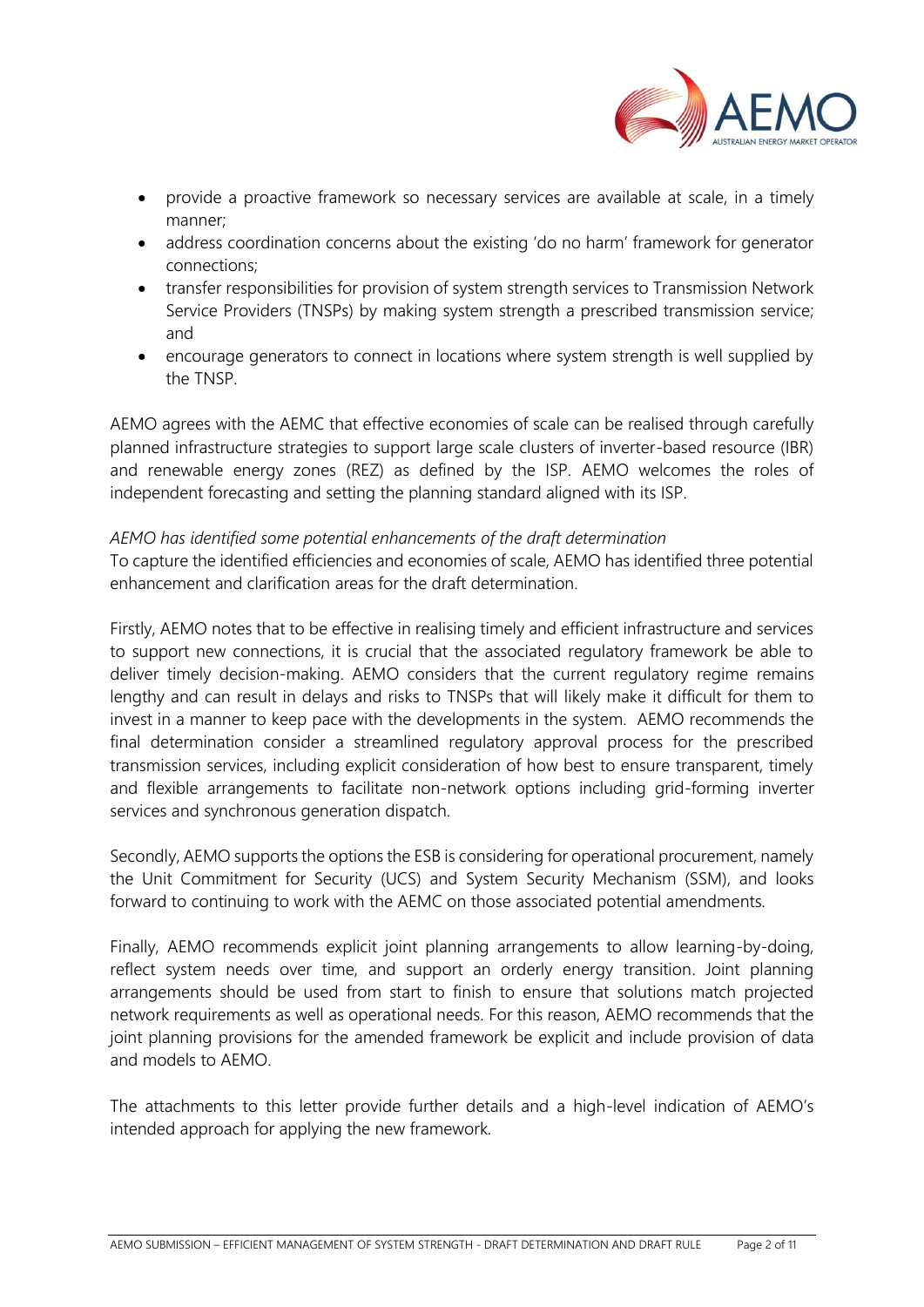

Should you wish to discuss any of the matters raised in this submission, please contact Kevin Ly, Group Manager Regulation on [kevin.ly@aemo.com.au.](mailto:kevin.ly@aemo.com.au)

Yours sincerely

chife

Tony Chappel **Chief External Affairs Officer**

Attachment A – Detailed AEMO feedback Attachment B – Indicative Implementation Plan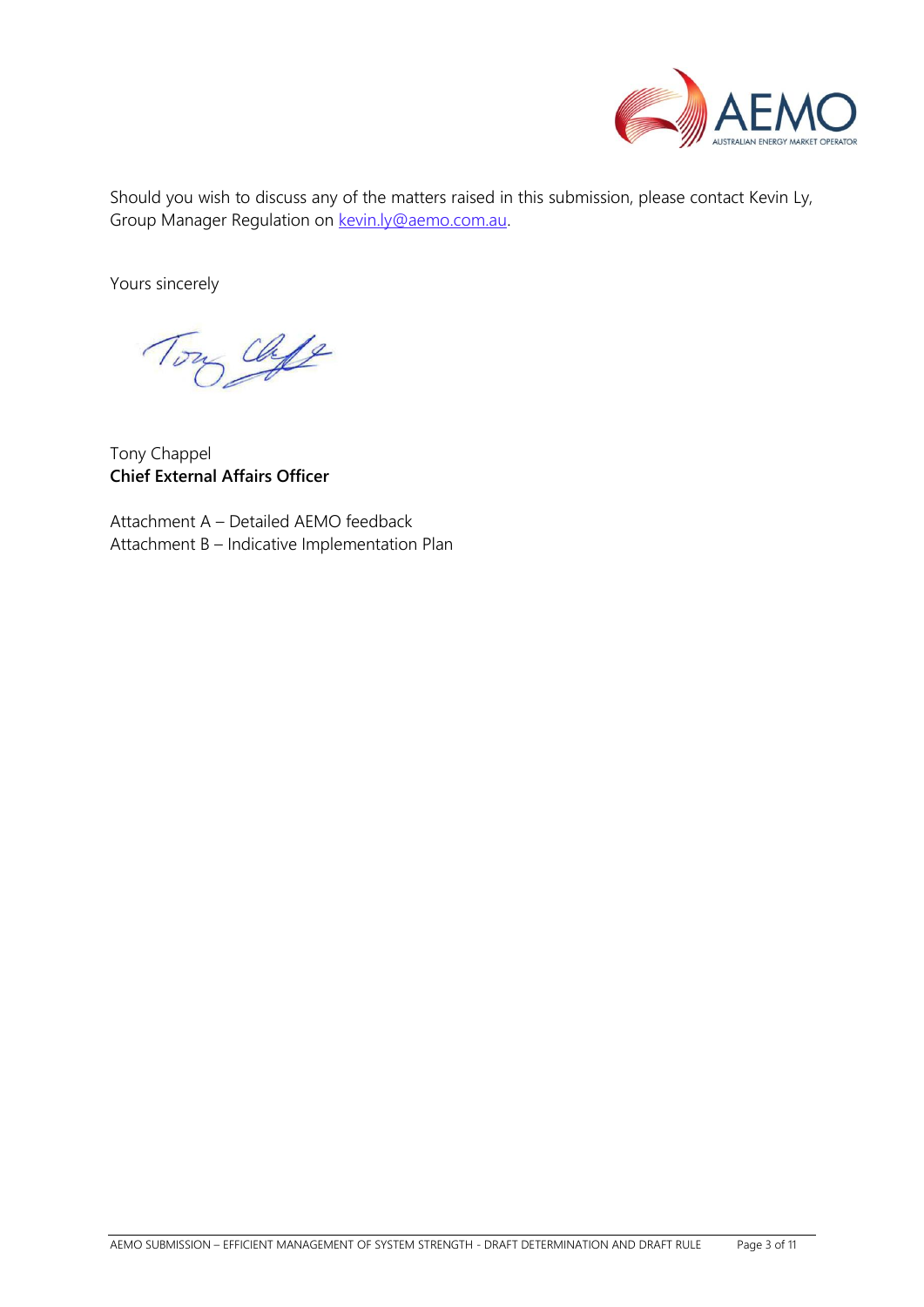

# ATTACHMENT A: DETAILED AEMO FEEDBACK

#### 1. Forecasting – National Electricity Rules (NER) 5.20.6

AEMO welcomes the changes to NER 5.20.6 (System strength requirements methodologies). They will enable AEMO to apply the most up-to-date and relevant forecasts to develop the system strength requirements, including forecasts aligned with the ISP. The ISP is at present provided every two years. If development has proceeded faster than envisaged by scenarios in the ISP or other changes to system generation occur faster than expected, then system strength assessment updates may need to apply the most recent connection trends or specific ISP scenario with revised forecasts, given that the proposed changes require deterministic assessments of MVA or Inverter Based Resources (IBR) at each node. However, the re-alignment of assessment of system strength with the next ISP will ensure that solutions remain consistent with the overall optimal development path of the ISP, and the broader investment and operational directions of the entire NEM. AEMO considers that the proposed approach provides the right degree of accountability and responsiveness to changing system requirements.

The premise of the Draft Determination is outlined in section 3.4.3 where the AEMC considers there to be a negative asymmetry in cost and risk from under-provision of system strength. AEMO supports the analysis presented in Box 3 of the Draft Determination that demonstrates how it may be cheaper to build more synchronous condensers (or technological equivalents) than too few but recognises the analysis may not assess the risks of doing so.

#### 2. Standard – NER 5.20C.1 and NER S5.1.14

The new system strength standard is based on assessments by AEMO of minimum MVA fault levels and a voltage waveform stability requirement (linked to IBR development forecasts). These are described as the minimum and efficient levels.

The matters covered by NER 5.20C.1 and NER S5.1.14 are an evolving technological area, and as such the AEMC has prioritised flexibility for the TNSPs rather than prescriptive compliance, for example creating the voltage waveform stability element of the standard and using a reasonable endeavours obligation.

Combined these elements may create some ambiguity as to how the TNSP should comply, particularly with regards to supporting the efficient level. This statement is not to reject the use of voltage waveform stability standard. Instead AEMO recommends the AEMC consider extending the joint planning provisions and further identifying AER's role in specifying how System Strength Service Providers (SSSPs) should comply with the standard, particularly regarding non-network options. With regards to responsibilities, AEMO's involvement may be to provide input on the operability of the solutions and the AER may consider the efficiency of the investment.

The Draft Determination is confusing with respect to the policy intent for the preparation of the minimum fault level arrangements and how they will interact with the 'general stability'. For example, the Draft Determination<sup>1</sup> discusses how AEMO will cooperate with the TNSP on both the minimum and efficient levels. It also suggests some limits on the network investments or

<sup>1</sup> Section B.6.4, p82 - AEMC, Efficient management of system strength on the power system, Draft rule determination, 29 April 2021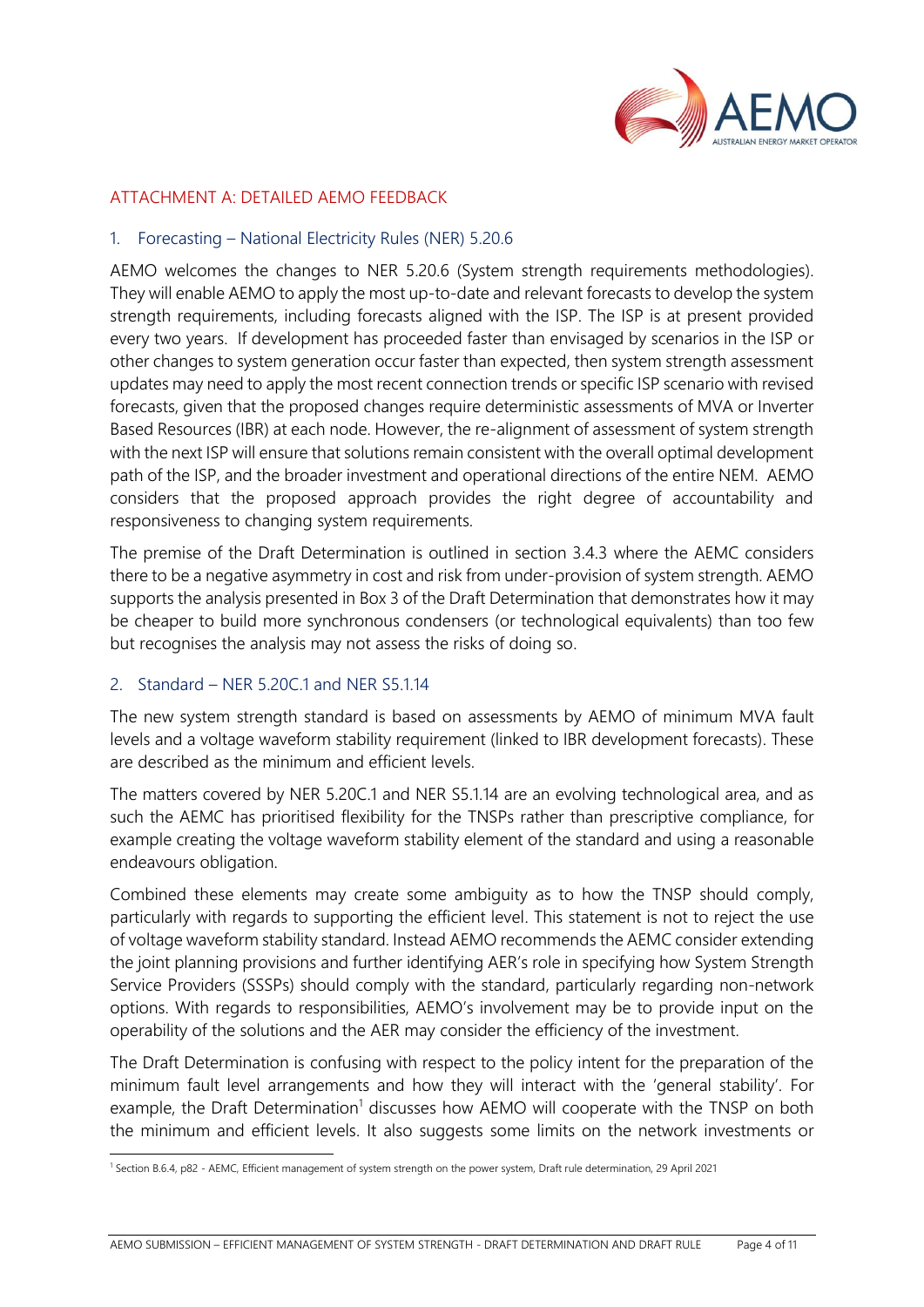

procurement, with regards to the minimum level and general stability, suggesting the latter is expected to be supported by operation of synchronous generators, at least initially.

Figure B.1<sup>2</sup> considers that joint planning with AEMO will occur where obligations and solutions for services overlap with general power system stability. The new joint planning rules 5.14.3 and 5.14.4(d) are not explicit about this point, and neither is the specification of the minimum standard S5.1a.9. For example, the new 5.14.4(d) appears to require AEMO's input only in the case when the TNSP is planning to use a non-network option. Further, Figure B.3 $3$  of the Draft Determination highlights the standard in blue and then includes a section in orange, related to "general stability".

Contrary to the Draft Determination, the draft amendment itself does not specify such distinctions, so it is unclear how AEMO could, or if it is expected to, express the standards to reflect the intent in Figure B.3. AEMO expects that since the SSSP is expected to procure the 'full amount' of system strength to meet the standard, this will include the amount that forms the 'stability portion' and there is no obligation on the SSSP to procure this amount through any particular solution, nor to meet any other obligation than the minimum fault current level.

Regarding the setting of the values for each portion of the standard, AEMO emphasises that the current minimum fault level requirements for some regions of the NEM have been evaluated under the 'stage 1' assessment of the System Strength Requirements Methodology. Further detailed work will be needed before the requirements can be declared for protection setting requirements and voltage stability needs under the new definition of the minimum standard.

It may be impractical to immediately identify a technical minimum for all nodes across the system and that a transition approach will be required. AEMO is currently preparing a work plan for the transition to the revised system strength framework. MVA is a metric that largely represents the contribution from existing synchronous machines, meaning the engineering challenge is to transition from relying on these synchronous generators, and not simply replacing the MVA from them. Nevertheless, subject to applying joint planning arrangements, AEMO endorses the draft amendment which empowers TNSPs to provide system strength for the "full" amount. Further consideration is needed on procurement, as discussed in section 3 of this submission.

The amendment is silent on maintaining system strength during network outages. Given this consultation determines the medium to long term arrangements for meeting system strength, it is important to consider an arrangement to meet system strength requirements during network outages. AEMO is responsible for maintaining system strength under intact network as well as during outage conditions. This requires restoring system security within 30 minutes (meeting system strength is an aspect of system security) following an unplanned outage (N-1-1). The recent experience with critical network outages highlighted the need for a robust arrangement for meeting system strength, at the least for outages of critical network elements.

AEMO further recommends more detailed consideration be given to the requirements under S5.1a.9:

<sup>2</sup> Section B, p68 - AEMC, Efficient management of system strength on the power system, Draft rule determination, 29 April 2021

<sup>3</sup> Section B.6.4, p83-84 - AEMC, Efficient management of system strength on the power system, Draft rule determination, 29 April 2021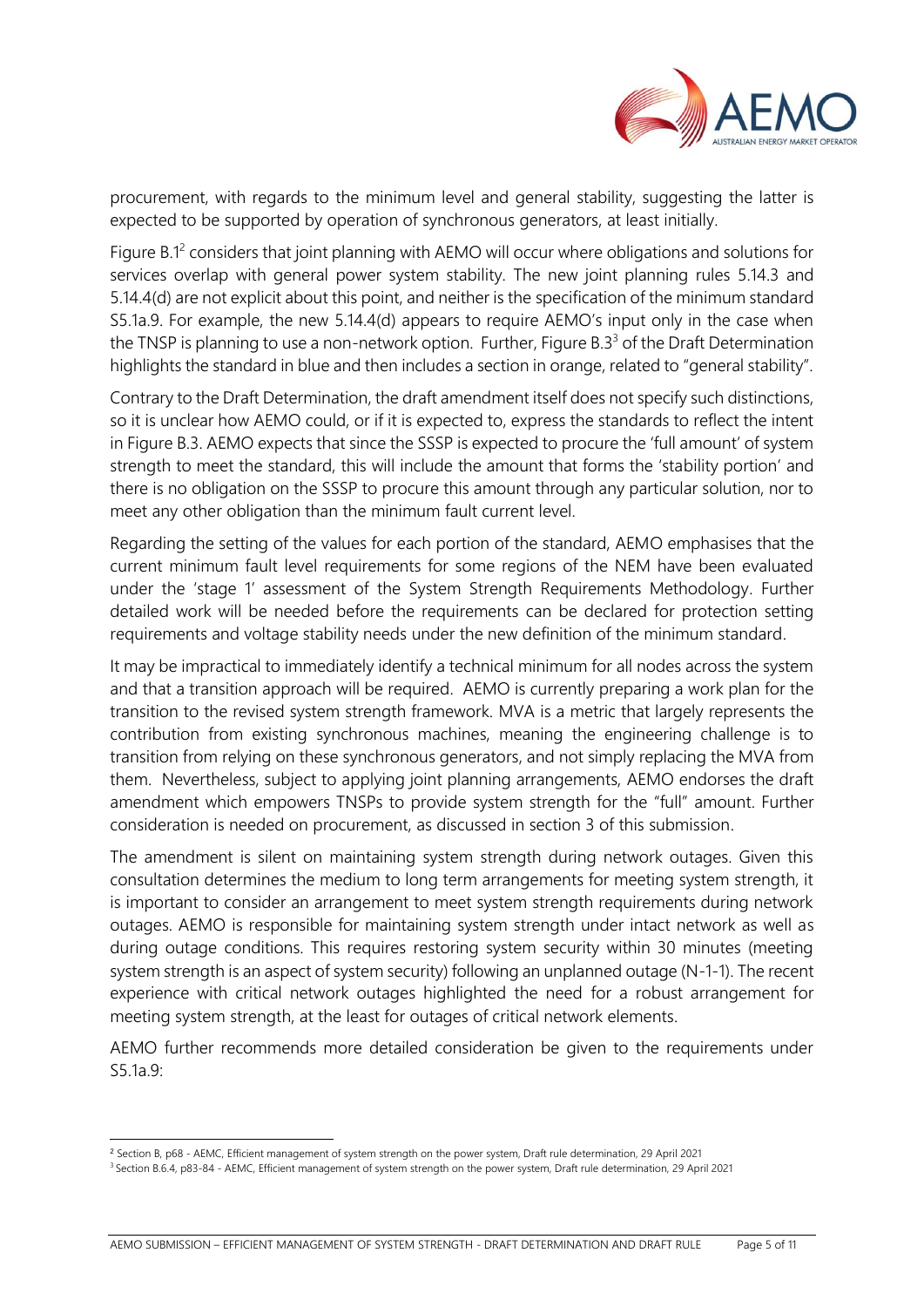

- The standard refers to "small signals" without defining what these are, potentially leading to ambiguity and different interpretations of the rule.
- The standard introduces a requirement to meet the standard for protected events, which may imply a need for additional measures under S5.1a.9 to be assessed as part of protected event proposals.
- The new standard establishes a need for plant to remain connected, but not other performance criteria established under S5.2.5 (discussed further in section 5 of this submission).

### 3. Procurement

The draft amendment requires the TNSP to comply with the standard(s), by identifying the least costly option that provides the benefit expressed by the standard. The drafting appears to require the TNSP, as the System Strength Service Provider (SSSP), to immediately meet the standard when it applies in late 2025.

For example, clause 11.3 of the amending rule specifies any existing fault level nodes are deemed to be system strength nodes under the new framework. Whilst AEMO would have the power to also declare other nodes and to change the MVA amount at each node, absent this, the effect of clause 11.3 is equivalent to declaring a shortfall for the full MVA at all the existing nodes under the current framework. A reading of 5.20C1 indicates AEMO has no discretion in declaring nodes and requirements at each node must be represent the full system requirements in terms of minimum MVA and IBR forecast. This is supported in the Draft Determination<sup>4</sup>, which states:

*"*The proposed standard would result in SSS Providers procuring the whole amount of system strength required to meet the requirements of the standard. That is, a SSS Provider must coordinate the procurement of a portfolio of solutions to satisfy the standard, and it cannot rely on any system strength services that may be coincidentally provided by generators as a result of them being dispatched in the energy markets in the operational timeframe*"*

AEMO understands this to mean that the SSSP must procure the useful contribution of the entire fleet of synchronous machines or look to invest in synchronous condensers across all nodes. AEMO accepts judiciously placed synchronous condensers (or technological equivalents) may be an effective way to supplant the MVA contribution from some synchronous generators and also welcomes procuring system strength before it becomes scarce.

However, there is much uncertainty as to the future operational behaviour of the existing synchronous generating fleet, and hence the level of fault level contribution from these resources. Therefore, it is difficult to accurately forecast shortfalls under the 2017 Rule. There is also much uncertainty on the ability and commerciality of service provision by new technologies. As drafted, this uncertainty does not go away, but simply needs to be priced through contracts with the SSSP and assessed against network options.

While AEMO endorses the approach of TNSPs procuring the "full amount", rather than a shortfall, it would be beneficial if more clarity is provided on how the procurement arrangements should

<sup>4</sup> Section B6 p73-74 - AEMC, Efficient management of system strength on the power system, Draft rule determination, 29 April 2021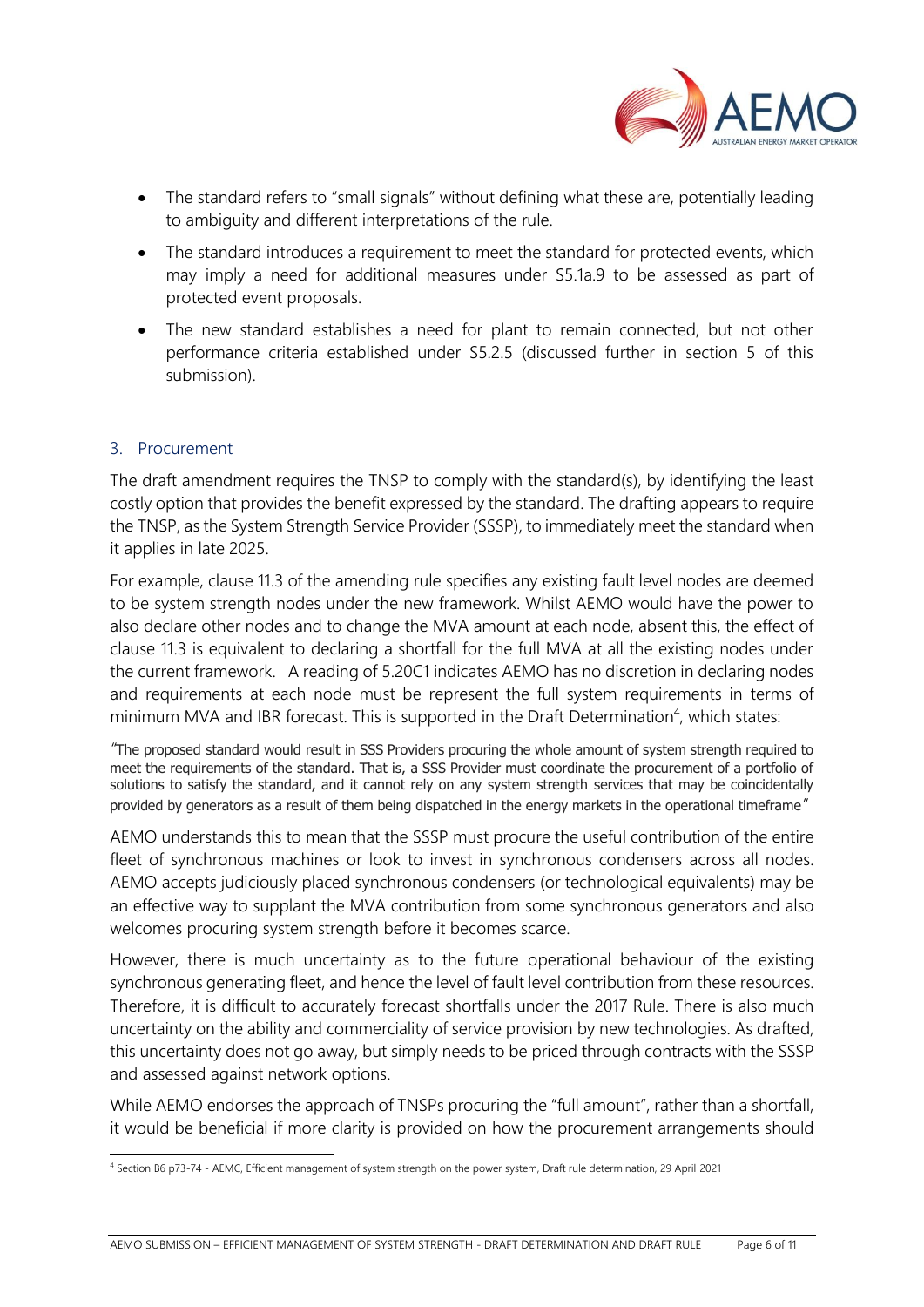

work in practice. The Draft Determination focuses on how network options provided by the SSSP may "countervail" the potential market power of synchronous generators, by in effect, placing a cap on the offers by non-network solutions. The intention behind the draft amendment seems to be to avoid any "squeeze" where few existing synchronous generators can charge much for their services. AEMO agrees any "squeeze" should be avoided in the frameworks, (particularly in the early years where TNSPs may struggle to initially meet requirements under this framework), but similarly, the framework should provide for existing and new technology to compete.

AEMO notes that significant modelling and analysis would be required to demonstrate the technical feasibility of replacing system strength presently provided by synchronous generators, and lead-times associated with equipment (synchronous condensers) may be extended given significant TNSP procurement activities. This may lead to SSSPs needing to contract with synchronous generators as the primary solution, at least in the short term.

AEMO notes that currently in the market, TNSPs have sometimes demonstrated a preference to rely on AEMO rather than investing to resolve the identified need. AEMO requests that the AEMC consider how the TNSP should comply to ensure reliance on AEMO directions are minimised.

Prior to the Final Determination, the AEMC may consider how the AER can assess investments are prudent and efficient<sup>5</sup>, including the consideration of non-network options.

### 4. Operations

AEMO faces obligations to ensure the minimum three phase fault level for system security is maintained in operational timeframes under clauses 4.2.6(g), 4.4.5(a) and 4.6.1(b) of the NER, which have been amended under the draft rule to reflect the change from fault level nodes to system strength nodes. The clause 4.4.5 gives AEMO the role to enable system strength services using the same drafting as the 2017 Rule, yet only to maintain the minimum MVA level.

AEMO is supportive of these obligations but recognises these clauses limit AEMO's ability to use directions for system strength above this minimum MVA level. This means the SSSP will be responsible for "dispatching" services to meet the IBR forecast obligation. This is confusing because the S5.1.14 is a planning obligation on the SSSP, whereas AEMO is responsible for operations.

For non-network solutions to be useful in operations, AEMO considers further work is required to consider their scheduling, as well as how this may be complemented by operational procurement to manage variances between the planning and operations. AEMO supports the work the AEMC and ESB are completing in considering a potential UCS<sup>6</sup> and SSM<sup>7</sup> as operational mechanisms to support this long-term framework and improve the procurement arrangements.

AEMO considers that if only a sub-set of the existing synchronous generation fleet is contracted by TNSPs, this may limit the options available in real-time operations to manage the operational need for system strength. Operational conditions may differ to those considered in system strength planning scenarios – it is not possible to consider all scenarios in the planning timeframe,

<sup>&</sup>lt;sup>5</sup> It will be important for the AER to ensure non-network options and the potential for new technology are considered.

<sup>&</sup>lt;sup>6</sup> Understood to be through Delta Electricity's Rule Change Proposal Capacity Commitment Mechanism

<sup>7</sup> Understand to be through Hydro Tasmania's Rule Change Proposal Synchronous Services Markets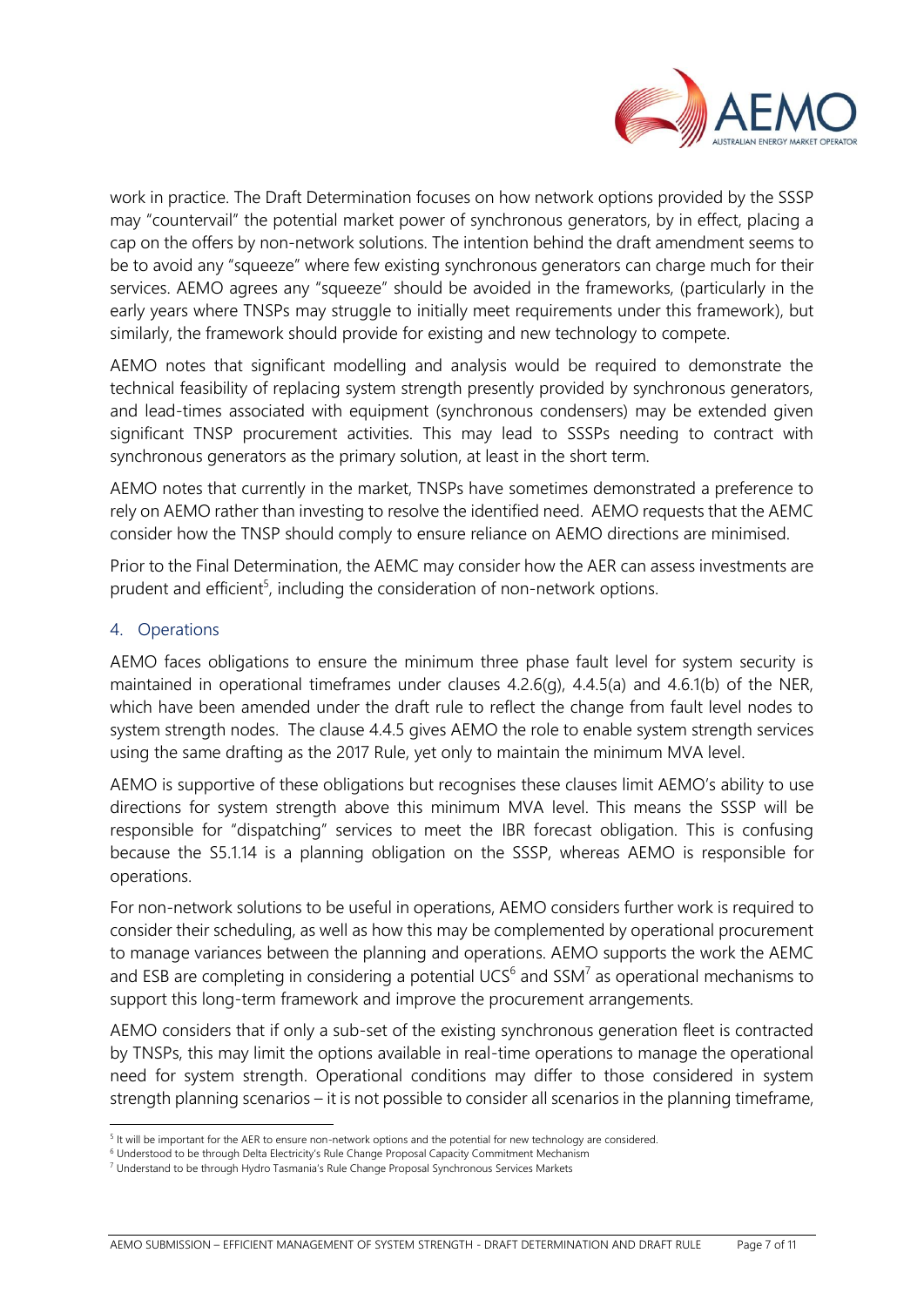

and simplifying or averaging assumptions must be made to determine a single parameter for a planning standard, which may result in a difference to the dynamic assessment in operations. It is also possible that there may be a regulatory, contractual, or build lag between the solution planned for by the SSSP and that which is available in the operational time. In such circumstances, AEMO may need to continue to rely on interventions through 4.8.9 directions to meet the operational requirements of the system. As such, AEMO considers that an operational procurement mechanism such as an SSM could help to manage these challenges and looks forward to continued engagement with the AEMC and industry to develop such a mechanism.

### 5. Connection, performance standards and charging

The draft amendment imposes a new performance standard and a charging regime for system strength.

It is AEMO's understanding that most IBR connecting will aim to operate stably well below a SCR of 3 and should be encouraged to do so by the new framework's charging regime. Similarly, AEMO understands that over time most IBR connecting to the network should be able to outperform the minimum voltage phase change requirement proposed for the draft rule. The AEMC may wish to consider whether minimum thresholds may be specified outside of the rules, for example in the guidelines or methodology, in order to accommodate technological improvements over time.

The Draft Determination, 5.3.4B(a2) allows a generator to pay the System Strength Mitigation Requirement (SSMR), after undertaking a Preliminary Impact Assessment (PIA) at the connection enquiry stage. The drafting allows a Full Impact Assessment (FIA) by the TNSP to be avoided should the generator elect to pay the SSMR when it submits the application to connect.

AEMO is unsure of the utility to this option because:

- 1. wide area PSCAD modelling will be required, not just to assess the "general system strength impact" or MVA, but also to assess control interactions;
- 2. the PSCAD modelling must assess the stability of both the inverter and the remediation solution, irrespective of whether the solution is from prescribed transmission services or a private synchronous condenser; and
- 3. proposed clause 5.3.4B(b1) is unfair because it requires a decision on whether to select the network service before an FIA, therefore before the cost of self-remediating is known.

Additionally, by allowing generators to avoid a FIA, (by electing to pay the SSMR at the connection application stage), this also removes the obligation on the TNSP to conduct wide-area PSCAD modelling, possibly leaving AEMO solely responsible for assessing performance. AEMO considers the SSSP should remain responsible for ensuring stable operation of their network.

Under these circumstances AEMO considers 5.3.4B and the FIA to apply and the generator not to connect until remediation is provided by either the SSSP or the connection applicant. Of course, should there be some available hosting capacity from the SSSP, the applicant should be able to partially connect, with these limitations negotiated at the connection application stage.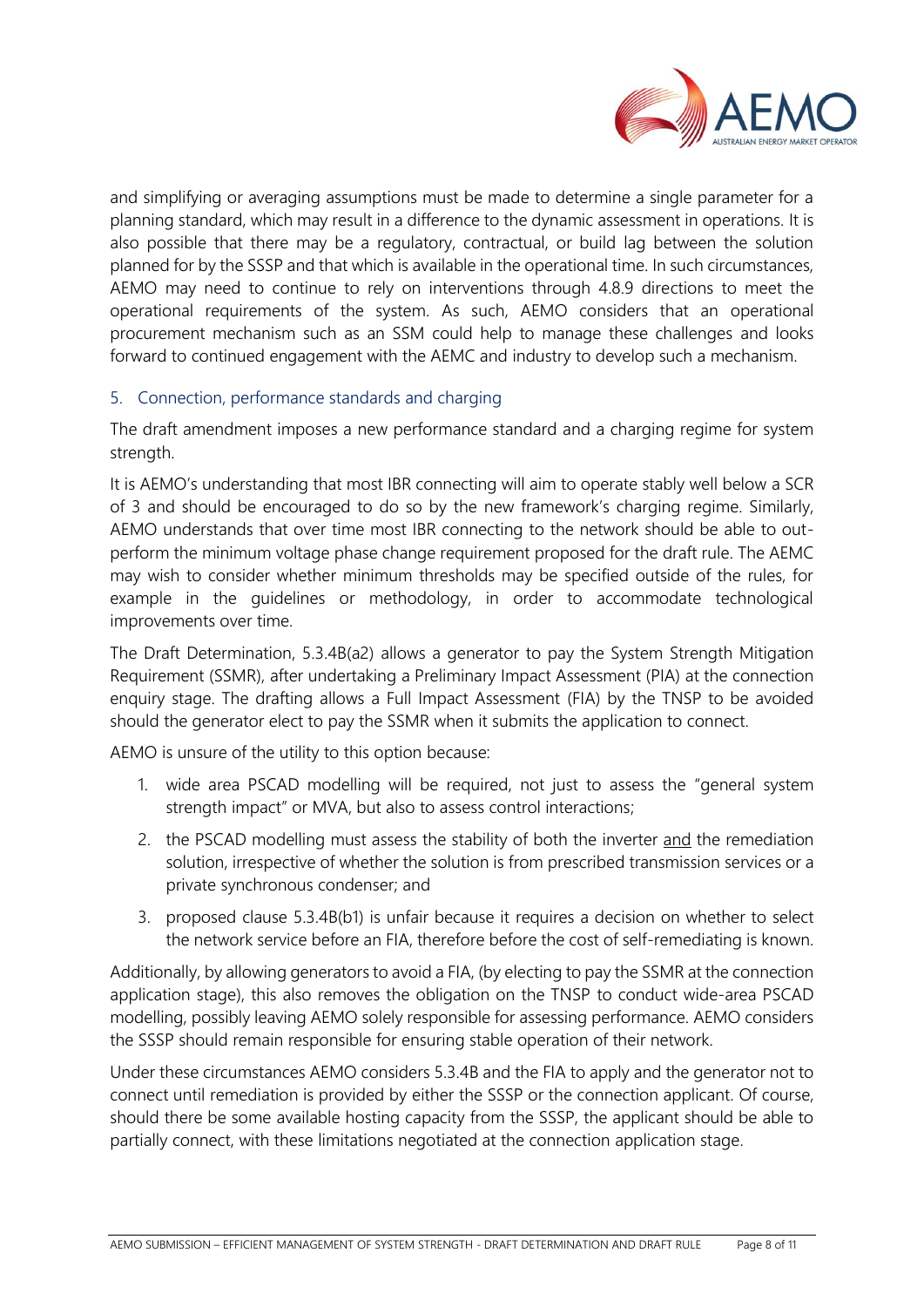

AEMO also notes the Standard - S5.1.14 (a)(2)(ii) specifies the TNSP should plan their system to be able to maintain stable voltage waveforms such that following a credible contingency, IBR should remain synchronised. This is less onerous than the present requirements under 5.3.4A. It may be sensible to consider aligning these standards, because this will then provide an equivalence for a generator connecting to decide whether to pay the SSMR charge or remediate the system strength requirement under the "do no harm" framework.

The clause S5.2.5.16 is specific to voltage phase angle shift protection settings and does not include other protection settings. On similar grounds, other protection systems in a generating system could require inclusion in Minimum Access Standards under S5.2. Protection systems and protection settings are documented in protection design reports, and so it is inconsistent to document them in the Generator Performance Standards.

AEMO also notes the draft amendment does not establish a need for system strength services to establish performance standards. Synchronous condenser performance standards have to-date been established on an ad-hoc basis leveraging the existing performance standards requirements and template. AEMOs view is that there would be benefit establishing performance standards as part of the NER to ensure there is an appropriate regime in place for performance standards and compliance monitoring for system strength services.

Finally, AEMO requests consideration of the following comments on the draft glossary amendments:

- Please consider replacing "rated output" with "rated active power" to be consistent with S5.2.5.15;
- It may be preferable to use a more generic term such as "power-electronics connected loads" rather than "inverter-based loads", as the connection will be via a converter rather than an inverter.
- AEMO considers that inverter-based resources units that falls under definition of generating system should calculate short circuit ratio based on *rated active power*, whereas power electronics-connected loads can use the *maximum demand* for the short circuit ratio calculation.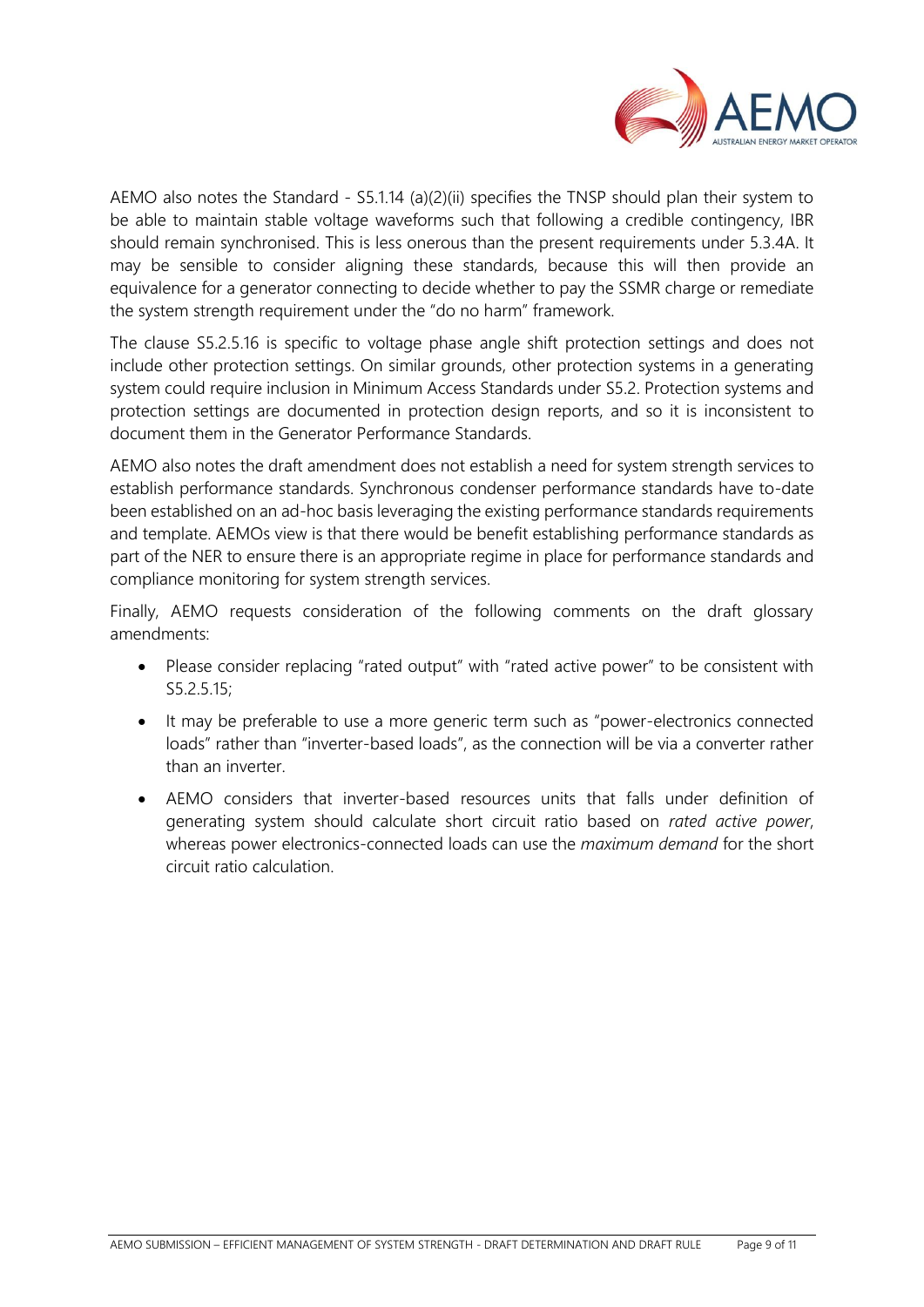

## ATTACHMENT B: INDICATIVE IMPLEMENTATION PLAN

AEMO provides the following provisional approach and timeline it may use to implement the NER amendment as described in the draft determination. This includes an intended approach to projecting future demand for system strength and an approach to declaring nodes.

#### *Intended approach to projecting future demand for system strength*

Although the AEMC draft determination suggests that AEMO would no longer be required to consider typical dispatch patterns when forecasting likely minimum fault levels, AEMO has reviewed how projections may be conducted and does consider it prudent to include the results of market modelling, consideration of typical dispatch patterns and market intelligence in order to project future demand for system strength. Setting system strength nodes and their requirements must include projections for IBR development and dispatch, but preparation of these projections would be usefully informed by an assessment of where synchronous generation dispatch may or may not be expected, and when, given the market interplay between these differing generation sources.

AEMO intends to use the results of analysis for the Integrated System Plan, and leverage the most recent understanding of generator dispatch patterns and connection forecasts for new generators and equipment.

For the first System Strength Report to be prepared under the revised framework, for release in August 2022, AEMO expects to leverage the draft Integrated System Plan modelling work to be conducted in Q3 and Q4 of 2021. AEMO is still considering whether generators which become newly committed in Q1 or Q2 2022 will be able to be included in the modelling for the System Strength Report, but this seems unlikely given the lead-time required to complete modelling.

AEMO will ensure that the updated System Strength Requirements Methodology and System Strength Impact Assessment Guidelines include cut-off timeframes for when committed status generators will and will not be included in the modelling informing system strength node and requirements declarations.

#### *Intended approach to reviewing minimum fault levels and system strength nodes*

The draft system strength framework requires that AEMO project minimum fault level requirements for each system strength node for each year of the coming decade. This approach will provide TNSPs and market participants with an understanding of AEMO's intentions for the setting of system strength nodes and their requirements, and AEMO considers that this approach will be of benefit to the industry.

However, this approach will necessitate a degree of high-level modelling rather than the more precise approach taken to the present establishment of current or near-term requirements. This is because precise electromagnetic transient modelling applied to set precise requirements is time-consuming to prepare and does require precise models of generators, inverters and synchronous condensers. In order to project system strength requirements in to the future, AEMO will need to use imprecise modelling techniques – this is likely to be through applying generic assumptions about future generators, inverters and synchronous condensers through